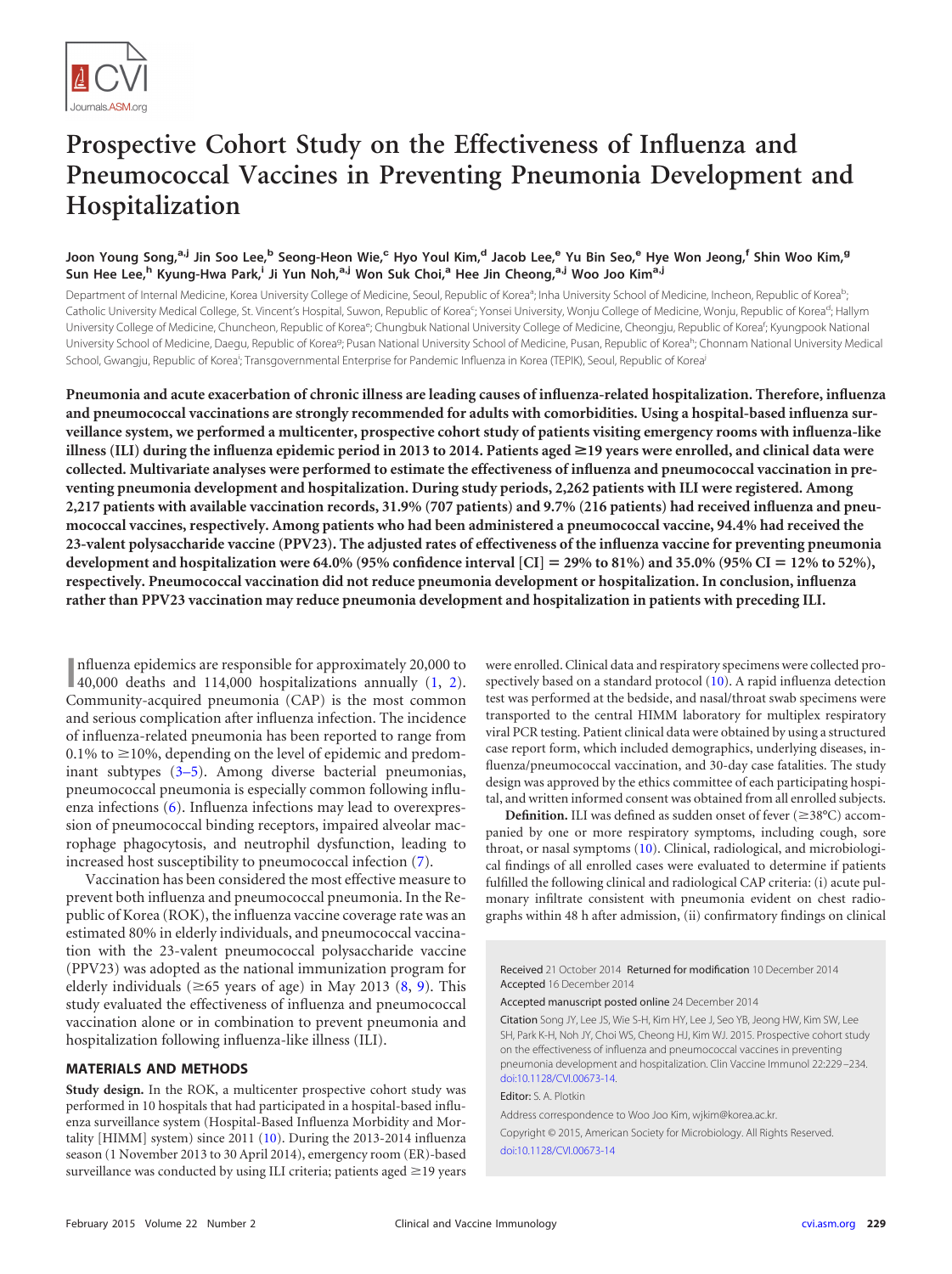

<span id="page-1-0"></span>**FIG 1** Flowchart of cohort-enrolled subjects.

examination, and (iii) acquisition of infection outside the hospital setting [\(11\)](#page-4-10). Patients with health care-associated pneumonia or hospital-acquired pneumonia were excluded [\(12\)](#page-4-11).

**Statistical analysis.** Statistical analyses were performed by using SPSS version 15.0 (SPSS Inc., Chicago, IL, USA). Significant differences in variable distributions between groups were estimated by using the chi-square or Fisher exact test for categorical variables and the Student *t* test for quantitative variables. Quantitative data were expressed as means  $\pm$  standard deviations. A bilateral  $P$  value of  $\leq 0.05$  was considered statistically significant. Logistic regression was used to estimate the odds ratio for pneumonia development and hospitalization in vaccinated versus unvaccinated subjects. Vaccine effectiveness (VE) was calculated as follows:  $[100 \times (1 -$  the odds ratio for pneumonia development or hospitalization in vaccinated versus nonvaccinated persons)]. Logistic regression models were adjusted for age, body mass index (BMI), and the presence of highrisk medical conditions.

### **RESULTS**

During the 2013-2014 ROK influenza season, 2,262 patients with ILI were enrolled in the HIMM surveillance system, and vaccination records were available for 2,217 (98.0%). Among these 2,217 patients, 988 (44.6%) were laboratory confirmed as having influenza, 70 (3.2%) had ILI accompanied by pneumonia, and 329 (14.8%) were hospitalized [\(Fig. 1\)](#page-1-0). Twenty-two (1.0%) patients were admitted to the intensive care unit (ICU), and 13 (0.6%) patients died. Overall, 31.9% (707 patients) and 9.7% (216 patients) had received influenza and pneumococcal vaccines, respectively. A total of 193 patients (8.7%) had previously received both the influenza and the pneumococcal vaccine. Among patients who had been administered a pneumococcal vaccine, 94.4% (204 of 216 patients) had received the PPV23. Both influenza and pneumococcal vaccination rates were significantly higher in elderly individuals (aged  $\geq$  65 years) than in young adults [\(Fig. 2\)](#page-1-1).

The demographic and clinical characteristics of patients with ILI are compared with respect to accompanying pneumonia in [Table 1.](#page-2-0) Patients with pneumonia were much older than those without pneumonia ( $P < 0.01$ ); 72.9% of patients with pneumonia were 65 years or older. Underlying medical diseases were more common in patients with pneumonia than in those without diabetes mellitus, chronic heart diseases, chronic lung diseases, chronic renal diseases, and cerebrovascular diseases  $(P < 0.01)$ . Patients with pneumonia were more likely to be admitted to the ICU; they also died more often. Univariate analysis showed no difference in influenza vaccination rates between both groups. In contrast to what we expected, the pneumococcal vaccination rate was higher in cases with pneumonia.

After adjustment for age, body mass index (BMI), current smoking status, and the presence of chronic medical conditions, the overall effectiveness of the influenza vaccine against pneumonia development and hospitalization was 64% (95% confidence interval [CI] = 29% to 81%) and 35.0% (95% CI = 12% to 52%), respectively [\(Tables 2](#page-2-1) and [3\)](#page-2-2). Pneumococcal vaccination did not reduce the development of pneumonia (odds ratio, 1.48; 95% CI,



<span id="page-1-1"></span>**FIG 2** Age-stratified influenza and pneumococcus vaccine coverage rates.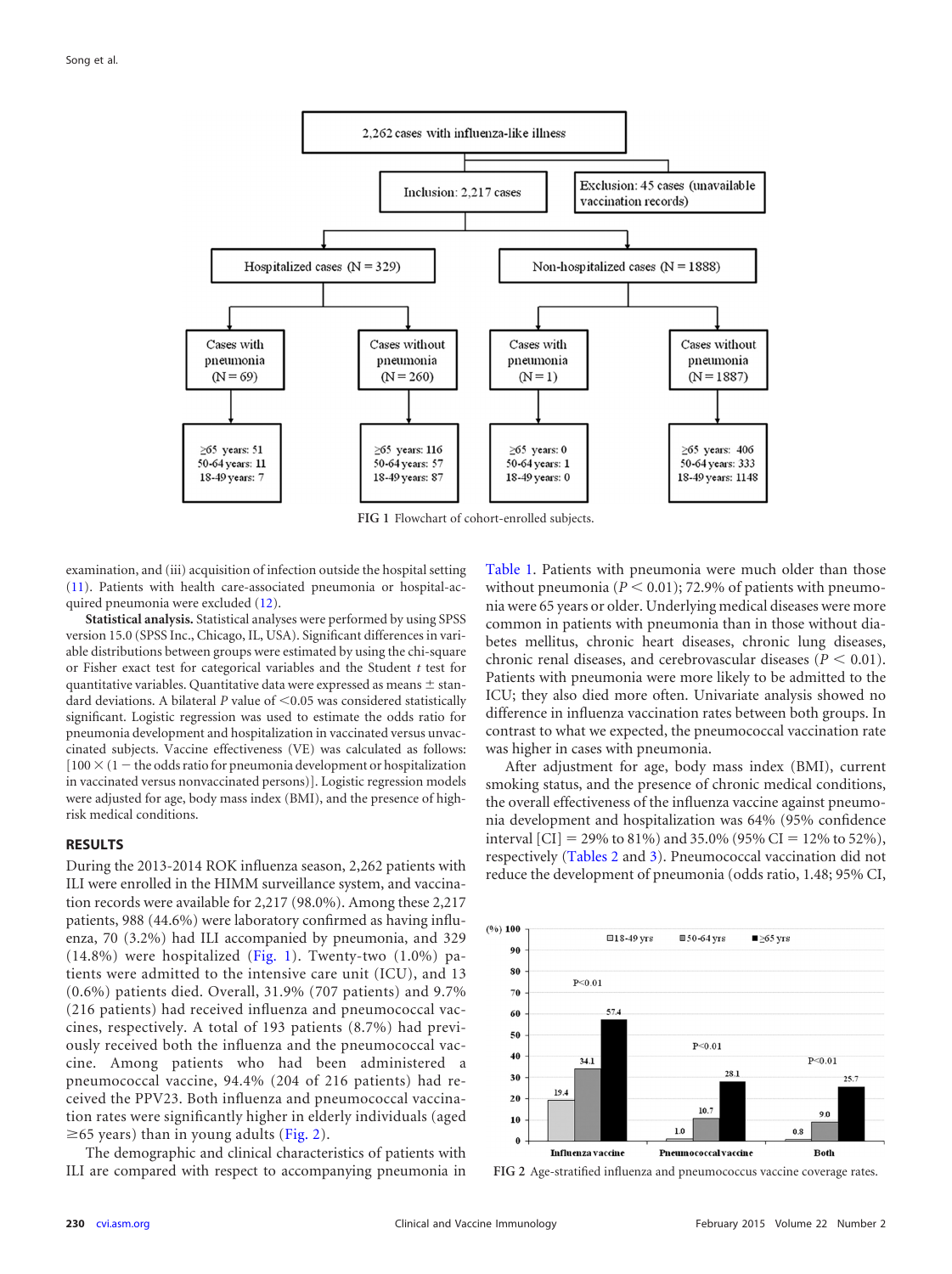<span id="page-2-0"></span>**TABLE 1** Demographic and clinical characteristics with respect to pneumonia development

| Characteristic <sup>a</sup>       | Cases with pneumonia ( $n = 70$ ) | Cases without pneumonia ( $n = 2,147$ ) | P value |
|-----------------------------------|-----------------------------------|-----------------------------------------|---------|
| Age (yr; median $\pm$ SD)         | $70.1 \pm 15.2$                   | $47.2 \pm 19.4$                         | < 0.01  |
| Male sex, no. $(\% )$             | 35(50.0)                          | 923(43.0)                               | 0.24    |
| Body mass index $(kg/m2)$         | $22.4 \pm 4.1$                    | $23.1 \pm 3.7$                          | 0.13    |
| Lab-confirmed influenza, no. (%)  | 68 (97.1)                         | 920 (42.9)                              | < 0.01  |
| Type A                            | 41                                | 631                                     |         |
| Type B                            | 22                                | 258                                     |         |
| Undetermined                      | $\overline{0}$                    | 31                                      |         |
| Current smoking, no. (%)          | 9(12.9)                           | 342 (15.9)                              | 0.62    |
| Underlying diseases, no. (%)      |                                   |                                         |         |
| Diabetes mellitus                 | 16(22.9)                          | 238(11.1)                               | < 0.01  |
| Chronic heart diseases            | 11(15.7)                          | 122(5.7)                                | < 0.01  |
| Chronic lung diseases             | 12(17.1)                          | 50(2.3)                                 | < 0.01  |
| Chronic renal diseases            | 7(10.0)                           | 56(2.6)                                 | < 0.01  |
| Chronic liver diseases            | 2(2.9)                            | 39(1.8)                                 | 0.53    |
| Malignancies                      | 7(10.0)                           | 142(6.6)                                | 0.23    |
| HIV infection                     | 1(1.4)                            | 6(0.3)                                  | 0.09    |
| Immunosuppressant use             | 2(2.9)                            | 36(1.7)                                 | 0.34    |
| HIV infection                     | 1(1.4)                            | 6(0.3)                                  | 0.09    |
| Cerebrovascular diseases          | 9(12.9)                           | 78 (3.6)                                | < 0.01  |
| Influenza vaccination, no. (%)    | 20(28.6)                          | 687 (32.0)                              | 0.55    |
| Pneumococcal vaccination, no. (%) | 14(20.0)                          | 202(9.4)                                | < 0.01  |
| Admission, no. (%)                | 69 (98.6)                         | 260(12.1)                               | < 0.01  |
| ICU admission, no. (%)            | 11(15.7)                          | 11(0.5)                                 | < 0.01  |
| Mortality, no. (%)                | 9(12.9)                           | 4(0.2)                                  | < 0.01  |

*<sup>a</sup>* HIV, human immunodeficiency virus; ICU, intensive care unit.

0.68 to 3.20) or hospitalization (odds ratio, 1.01; 95% CI, 0.68 to 1.52). Old age and chronic lung and renal diseases were independent risk factors for pneumonia development and hospitalization. Although insignificant for pneumonia development, multivariate analysis showed chronic heart diseases to be an independent risk factor for hospitalization.

Analysis of age-stratified VE showed the influenza vaccine to be effective in preventing pneumonia (59.6%) and hospitalization  $(54.9%)$  in elderly individuals ( $\geq$ 65 years of age) [\(Table 4;](#page-3-0) [Fig. 3\)](#page-4-12). In comparison, pneumococcal vaccination was not effective. Combined influenza and pneumococcal vaccination did not show a synergistic effect for prevention of pneumonia (VE =  $20.7\%$ ; 95% CI =  $-70.8$ % to 63.2%) or hospitalization (VE = 9.0%; 95%)  $CI = -41.9\%$  to 41.6%) [\(Fig. 3\)](#page-4-12). In young adults aged 18 to 64

years, low vaccine coverage rates as well as low pneumonia and hospitalization case numbers impeded VE estimation.

#### **DISCUSSION**

In this study, we evaluated the effectiveness of influenza and pneumococcal vaccines for prevention of pneumonia and hospitalization based on a large prospective cohort of patients with ILI. Influenza vaccination reduced the risk of pneumonia development and hospitalization in patients with ILI who visited the ER. In comparison, pneumococcal vaccination did not show significant preventive effectiveness.

Preceding influenza infection has been suggested to enhance susceptibility to pneumococcal pneumonia as well as transmission between close contacts [\(6,](#page-4-5) [7\)](#page-4-6). Increased susceptibility is re-

<span id="page-2-1"></span>**TABLE 2** Multivariate logistic regression analysis of pneumonia risk factors

| Variable                 | Odds ratio (95% CI) | P value |
|--------------------------|---------------------|---------|
| Age (yr)                 | $1.07(1.05 - 1.09)$ | < 0.01  |
| Body mass index          | $0.96(0.89 - 1.03)$ | 0.28    |
| Current smoking          | $1.11(0.52 - 2.36)$ | 0.79    |
| Diabetes mellitus        | $0.90(0.45 - 1.78)$ | 0.76    |
| Chronic heart diseases   | $1.14(0.54 - 2.43)$ | 0.73    |
| Chronic lung diseases    | $4.16(1.98 - 8.75)$ | < 0.01  |
| Chronic renal diseases   | $2.96(1.12 - 7.87)$ | 0.03    |
| Cerebrovascular diseases | $1.61(0.70-3.69)$   | 0.27    |
| Influenza vaccination    | $0.36(0.19 - 0.71)$ | < 0.01  |
| Pneumococcal vaccination | $1.48(0.68 - 3.20)$ | 0.33    |
|                          |                     |         |

<span id="page-2-2"></span>

| TABLE 3 Multivariate logistic regression analysis of hospitalization risk |  |  |  |
|---------------------------------------------------------------------------|--|--|--|
| factors                                                                   |  |  |  |

| Variable                 | Odds ratio (95% CI) | P value |
|--------------------------|---------------------|---------|
| Age                      | $1.04(1.03 - 1.05)$ | < 0.01  |
| Body mass index          | $1.01(0.97-1.04)$   | 0.78    |
| Current smoking          | $0.83(0.57-1.22)$   | 0.34    |
| Diabetes mellitus        | $0.72(0.50-1.04)$   | 0.08    |
| Chronic heart diseases   | $2.16(1.44 - 3.24)$ | < 0.01  |
| Chronic lung diseases    | $2.84(1.64 - 4.94)$ | < 0.01  |
| Chronic renal diseases   | $1.96(1.06 - 3.60)$ | 0.03    |
| Cerebrovascular diseases | $1.27(0.77-2.11)$   | 0.36    |
| Influenza vaccination    | $0.65(0.48 - 0.88)$ | < 0.01  |
| Pneumococcal vaccination | $1.01(0.68 - 1.52)$ | 0.95    |
|                          |                     |         |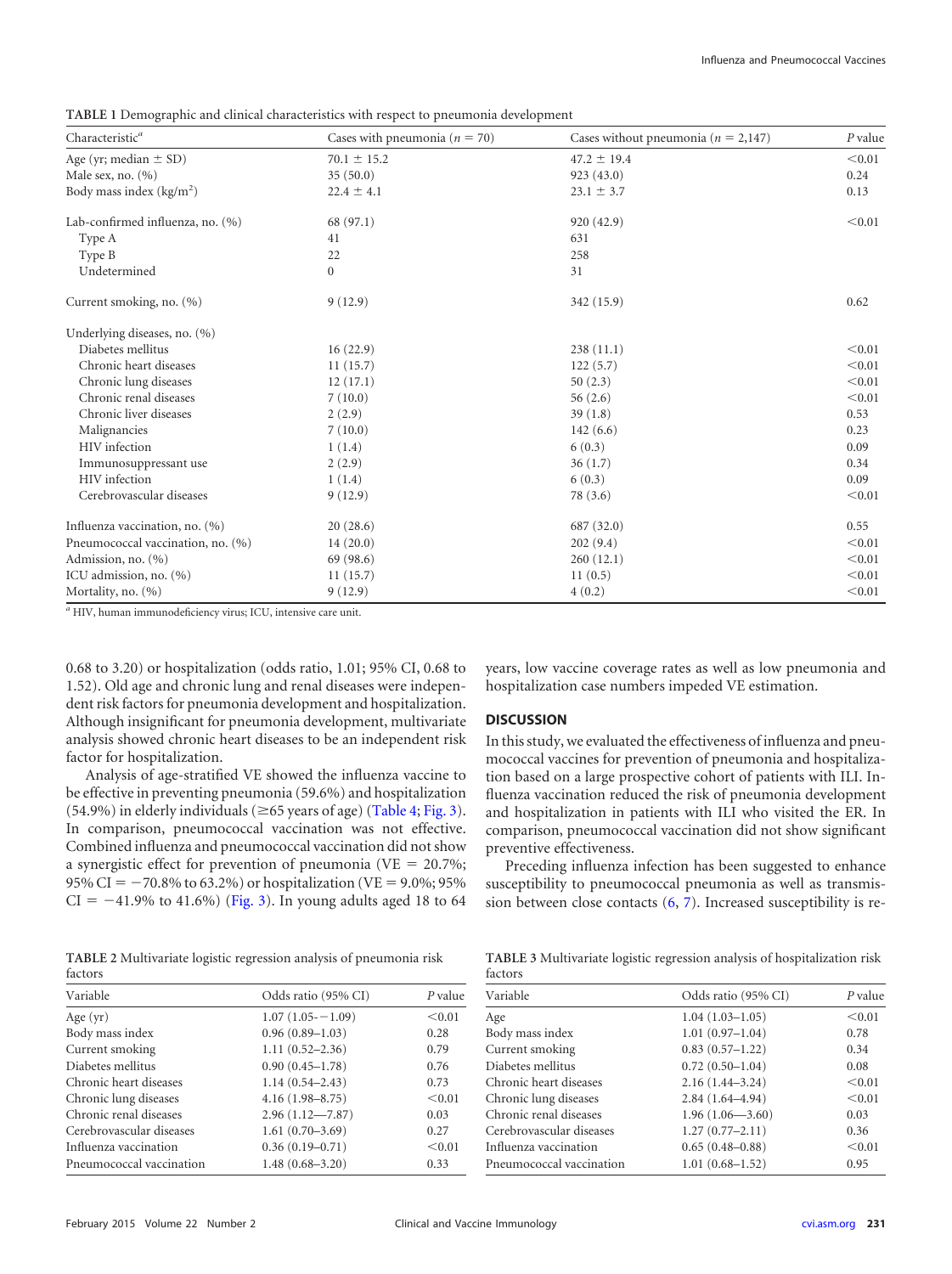| TABLE 4 Age-stratified vaccine effectiveness for prevention of pneumonia and hospitalization |                      |                                     |                                    |                                  |                                       |                                    |                                                                          |
|----------------------------------------------------------------------------------------------|----------------------|-------------------------------------|------------------------------------|----------------------------------|---------------------------------------|------------------------------------|--------------------------------------------------------------------------|
| ategory                                                                                      | Vaccination          | (no. of subjects)<br>Age group (yr) | No. (%) of cases<br>with pneumonia | No. (%) of cases<br>hospitalized | without pneumonia<br>No. (%) of cases | No. (%) of cases<br>hospitalized   | % adjusted VE <sup>a</sup> (95% CI)                                      |
| Prevention of pneumonia                                                                      | Influenza vaccine    | 19-64 (1,644)<br>65 (573)           | 17/51 (33.3)<br>3/19 (15.8)        |                                  | 375/1,625 (23.1)<br>312/522 (59.8)    |                                    | 78.1 $(-0.3$ to 95.3)<br>59.6 (13.1 to 81.2)                             |
|                                                                                              | Pneumococcal vaccine | $19 - 64(1, 644)$<br>$\geq 65(573)$ | (23.5)<br>2/19 (10.5)              |                                  | (49/522 (28.5)<br>53/1,625 (3.3)      |                                    | $-142.9(-1,500.8 \text{ to } 63.3)$<br>$-34.4 (-223.0 \text{ to } 44.1)$ |
| Prevention of hospitalization                                                                | Influenza vaccine    | $19 - 64(1, 644)$<br>$\geq 65(573)$ |                                    | 73/167 (43.7)<br>44/162 (27.2)   |                                       | 334/1,482 (22.5)<br>256/406 (63.1) | $0.7 (-36.5$ to $41.6)$<br>54.9 (29.4 to 71.2)                           |
|                                                                                              | Pneumococcal vaccine | 19-64 (1,644)<br>$\geq 65(573)$     |                                    | 43/167 (25.7)<br>10/162 (6.2)    |                                       | (18/406 (29.1)<br>45/1,482 (3.0)   | $-22.9(-103.4 \text{ to } 25.8)$<br>$-10.7(-148.3 \text{ to } 50.6)$     |
| <sup>1</sup> VE, vaccine effectiveness.                                                      |                      |                                     |                                    |                                  |                                       |                                    |                                                                          |

lated to the paradoxical suppression of the host immune system and enhanced bacterial adherence to the respiratory epithelium. As in previous reports, elderly people and patients with chronic lung diseases were at the greatest risk for postinfluenza pneumonia in this study [\(6,](#page-4-5) [13\)](#page-4-13). In the ROK, immunization of elderly individuals (aged  $\geq$ 65 years) with the PPV23 has been included in the national immunization program (NIP) since May 2013, and overall vaccine coverage rates were estimated to reach about 40% by the end of 2013 [\(9\)](#page-4-8). It is important to evaluate the effectiveness of the pneumococcal NIP for elderly individuals in order to reduce influenza- and pneumonia-related morbidity and mortality.

Recently, the Spanish influenza surveillance system reported low VE in seasons with predominant circulation of influenza A/H3N2 [\(14\)](#page-4-14). Similarly, in the ROK, circulation of influenza A/H3N2 was dominant in the past 3 years, with reportedly low influenza VE [\(15,](#page-5-0) [16\)](#page-5-1). Of note, this study showed that influenza vaccination would be beneficial for elderly individuals and those with comorbidities despite statistically insignificant influenza VE. A previous retrospective study found influenza vaccination to be associated with a 56%-reduced risk of hospitalization due to acute exacerbation of cardiopulmonary disease despite suboptimal VE [\(17\)](#page-5-2). Although the influenza vaccine showed limited ability to prevent influenza infection, it might have affected illness severity. Influenza virus hemagglutinin (HA) is active early in respiratory tract infections; therefore, it has been the main target of current influenza vaccines. Influenza VE might decrease in proportion to the degree that circulating viral HA differs from the HA of the vaccine strain. We can hypothesize three mechanisms for the unexpected protective effectiveness against pneumonia and hospitalization. First, even low inhibitory activity against variant HA might prevent severe influenza infection and its complications. Second, the effective antineuraminidase (anti-NA) activity of the influenza vaccine might prevent pneumonia development and hospitalization irrespective of infection itself. Although NA does not have a significant role in initial infection, it might play an important role in viral spread within the host and contribute to development of pneumonia and other influenza-related complications. However, there is no serological data to support the present explanation. Finally, vaccine-induced T-cell immunity against influenza virus might be a factor in preventing influenza-related complications also.

<span id="page-3-0"></span>Unlike the influenza vaccine, the pneumococcal vaccine was not effective in preventing pneumonia and hospitalization after influenza infection. *Pneumococcus* is well known as the most common causative pathogen of secondary bacterial pneumonia after influenza infection [\(6\)](#page-4-5). Theoretically, the pneumococcal vaccine reduces influenza-related pneumonia and hospitalization. In this study, pneumococcal vaccine coverage was quite low (9.7%), and more than 90% of recipients received the PPV23. Unlike proteinconjugated vaccines, polysaccharide vaccines may not induce mucosal immunity and cannot suppress nasopharyngeal colonization of pneumococci [\(18\)](#page-5-3). A meta-analysis showed that polysaccharide vaccines were consistently ineffective in preventing pneumococcal pneumonia, all-cause pneumonia, and related deaths [\(19\)](#page-5-4). Nevertheless, previous studies have shown additive or synergistic effects between influenza and pneumococcal vaccines in preventing pneumonia and influenza-related admission [\(20](#page-5-5)[–](#page-5-6) [22\)](#page-5-7). In the ROK, with increasing PPV23 vaccination rates in elderly individuals (aged ≥65 years), the effectiveness of PPV23 must be reassessed; in this study, 26 (37.1%) among 70 ILI pa-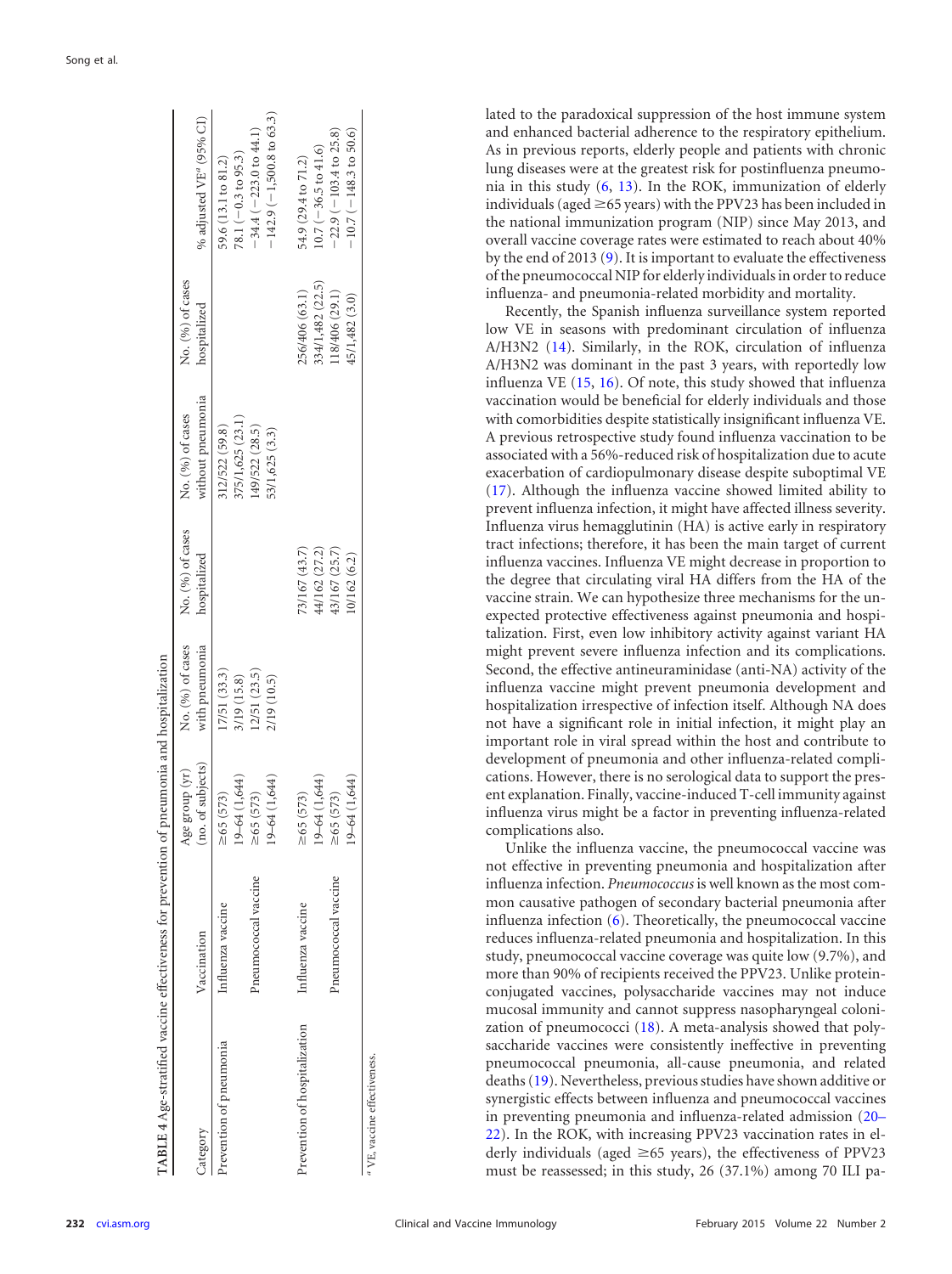

<span id="page-4-12"></span>**FIG 3** Additive effect of influenza and pneumococcal vaccination against pneumonia development and hospitalization.

tients with pneumonia were actually infected by *Pneumococcus*, but only 4 of them received pneumococcal vaccination. In patients aged 19 to 64 years, pneumonia, though statistically insignificant, was rather common among pneumococcal vaccine recipients. This unexpected finding was related to underlying medical conditions; diabetes (9.1% versus 4.3%,  $P = 0.10$ ), malignancy (9.1%) versus 4.3%,  $P = 0.10$ ), chronic heart diseases (10.9% versus 1.8%,  $P < 0.01$ ), and chronic lung diseases (10.9% versus 0.8%,  $P < 0.01$ ) were more common among pneumococcal vaccine recipients than among unvaccinated patients. Considering the high disease burden of nonbacteremic pneumococcal pneumonia exclusively in elderly individuals and adults with chronic medical conditions [\(6\)](#page-4-5), the 13-valent protein-conjugated vaccine (PCV13) may be beneficial. In addition to vaccine effectiveness, the cost-effectiveness of each vaccine (PPV23 versus PCV13) is also important in establishing a national immunization strategy.

In summary, rather than the PPV23, the influenza vaccine may reduce postinfluenza pneumonia and hospitalization. Besides the protective effect against influenza itself, the influenza vaccine may prevent complications and reduce severity in elderly adults and those with comorbidities.

### **ACKNOWLEDGMENTS**

We appreciate all the colleagues participating in the hospital-based influenza surveillance system (HIMM system) for their assistance with the data collection as well as their clinical support.

This study was supported by a grant from the Korea Healthcare Technology R&D Project of the Ministry of Health & Welfare of the Republic of Korea (A103001).

J.Y.S. and H.J.C. received unrestricted grant funding from Pfizer and Novartis for unrelated studies. All other authors report no potential conflicts.

#### <span id="page-4-0"></span>**REFERENCES**

- <span id="page-4-1"></span>1. **Simonsen L, Fukuda K, Schonberger LB, Cox NJ.** 2000. The impact of influenza epidemics on hospitalizations. J Infect Dis **181:**831–837. [http:](http://dx.doi.org/10.1086/315320) [//dx.doi.org/10.1086/315320.](http://dx.doi.org/10.1086/315320)
- 2. **Thompson WW, Shay DK, Weintraub E, Brammer L, Cox N, Anderson LJ, Fukuda K.** 2003. Mortality associated with influenza and respiratory

syncytial virus in the United States. JAMA **289:**179 –186. [http://dx.doi.org](http://dx.doi.org/10.1001/jama.289.2.179) [/10.1001/jama.289.2.179.](http://dx.doi.org/10.1001/jama.289.2.179)

- <span id="page-4-2"></span>3. **Peltola VT, Murti KG, McCullers JA.** 2005. Influenza virus neuraminidase contributes to secondary bacterial pneumonia. J Infect Dis **192:**249 – 257. [http://dx.doi.org/10.1086/430954.](http://dx.doi.org/10.1086/430954)
- <span id="page-4-3"></span>4. **Zhou H, Haber M, Ray S, Farley MM, Panozzo CA, Klugman KP.** 2012. Invasive pneumococcal pneumonia and respiratory virus co-infections. Emerg Infect Dis **18:**294 –297. [http://dx.doi.org/10.3201/eid1802.102025.](http://dx.doi.org/10.3201/eid1802.102025)
- <span id="page-4-4"></span>5. **Nicholson KG.** 1998. Human influenza, p 219 –264. *In* Nicholson KG, Webster RG, Hay AJ (ed), Textbook of influenza. Blackwell Science Ltd, London, United Kingdom.
- <span id="page-4-5"></span>6. **Song JY, Nahm MH, Cheong HJ, Kim WJ.** 2014. Impact of preceding flu-like illness on the serotype distribution of pneumococcal pneumonia. PLoS One **9:**e93477. [http://dx.doi.org/10.1371/journal.pone.0093477.](http://dx.doi.org/10.1371/journal.pone.0093477)
- <span id="page-4-6"></span>7. **Ballinger MN, Standiford TJ.** 2010. Postinfluenza bacterial pneumonia: host defenses gone awry. J Interferon Cytokine Res **30:**643–652. [http://dx](http://dx.doi.org/10.1089/jir.2010.0049) [.doi.org/10.1089/jir.2010.0049.](http://dx.doi.org/10.1089/jir.2010.0049)
- <span id="page-4-7"></span>8. **Kee SY, Lee JS, Cheong HJ, Chun BC, Song JY, Choi WS, Jo YM, Seo YB, Kim WJ.** 2007. Influenza vaccine coverage rates and perceptions on vaccination in South Korea. J Infect **55:**273–281. [http://dx.doi.org/10](http://dx.doi.org/10.1016/j.jinf.2007.04.354) [.1016/j.jinf.2007.04.354.](http://dx.doi.org/10.1016/j.jinf.2007.04.354)
- <span id="page-4-8"></span>9. **Kim ES, Shin JK, Oh HK.** 2014. Elderly immunization program against invasive pneumococcal disease in Korea 2013. Public Health Wkly Rep KCDC **7:**182–186.
- <span id="page-4-9"></span>10. **Song JY, Cheong HJ, Choi SH, Baek JH, Han SB, Wie SH, So BH, Kim HY, Kim YK, Choi WS, Moon SW, Lee J, Kang GH, Jeong HW, Park JS, Kim WJ.** 2013. Hospital-based influenza surveillance in Korea: hospital-based influenza morbidity and mortality study group. J Med Virol **85:**910 –917. [http://dx.doi.org/10.1002/jmv.23548.](http://dx.doi.org/10.1002/jmv.23548)
- <span id="page-4-10"></span>11. **Bodí M, Rodríguez A, Solé-Violán J, Gilavert MC, Garnacho J, Blanquer J, Jimenez J, de la Torre MV, Sirvent JM, Almirall J, Doblas A, Badía JR, García F, Mendia A, Jordá R, Bobillo F, Vallés J, Broch MJ, Carrasco N, Herranz MA, Rello J.** 2005. Antibiotic prescription for community-acquired pneumonia in the intensive care unit: impact of adherence to Infectious Diseases Society of America guidelines on survival. Clin Infect Dis **41:**1709 –1716. [http://dx.doi.org/10.1086/498119.](http://dx.doi.org/10.1086/498119)
- <span id="page-4-11"></span>12. **American Thoracic Society Infectious Diseases Society of America.** 2005. Guidelines for the management of adults with hospital-acquired, ventilator-associated, and healthcare-associated pneumonia. Am J Respir Crit Care Med **171:**388 –416. [http://dx.doi.org/10.1164/rccm](http://dx.doi.org/10.1164/rccm.200405-644ST) [.200405-644ST.](http://dx.doi.org/10.1164/rccm.200405-644ST)
- <span id="page-4-13"></span>13. **Widmer K, Zhu Y, Williams JV, Griffin MR, Edwards KM, Talbot HK.** 2012. Rates of hospitalizations for respiratory syncytial virus, human metapneumovirus, and influenza virus in older adults. J Infect Dis **206:** 56 –62. [http://dx.doi.org/10.1093/infdis/jis309.](http://dx.doi.org/10.1093/infdis/jis309)
- <span id="page-4-14"></span>14. **Savulescu C, Jiménez-Jorge S, Delgado-Sanz C, de Mateo S, Pozo F,**